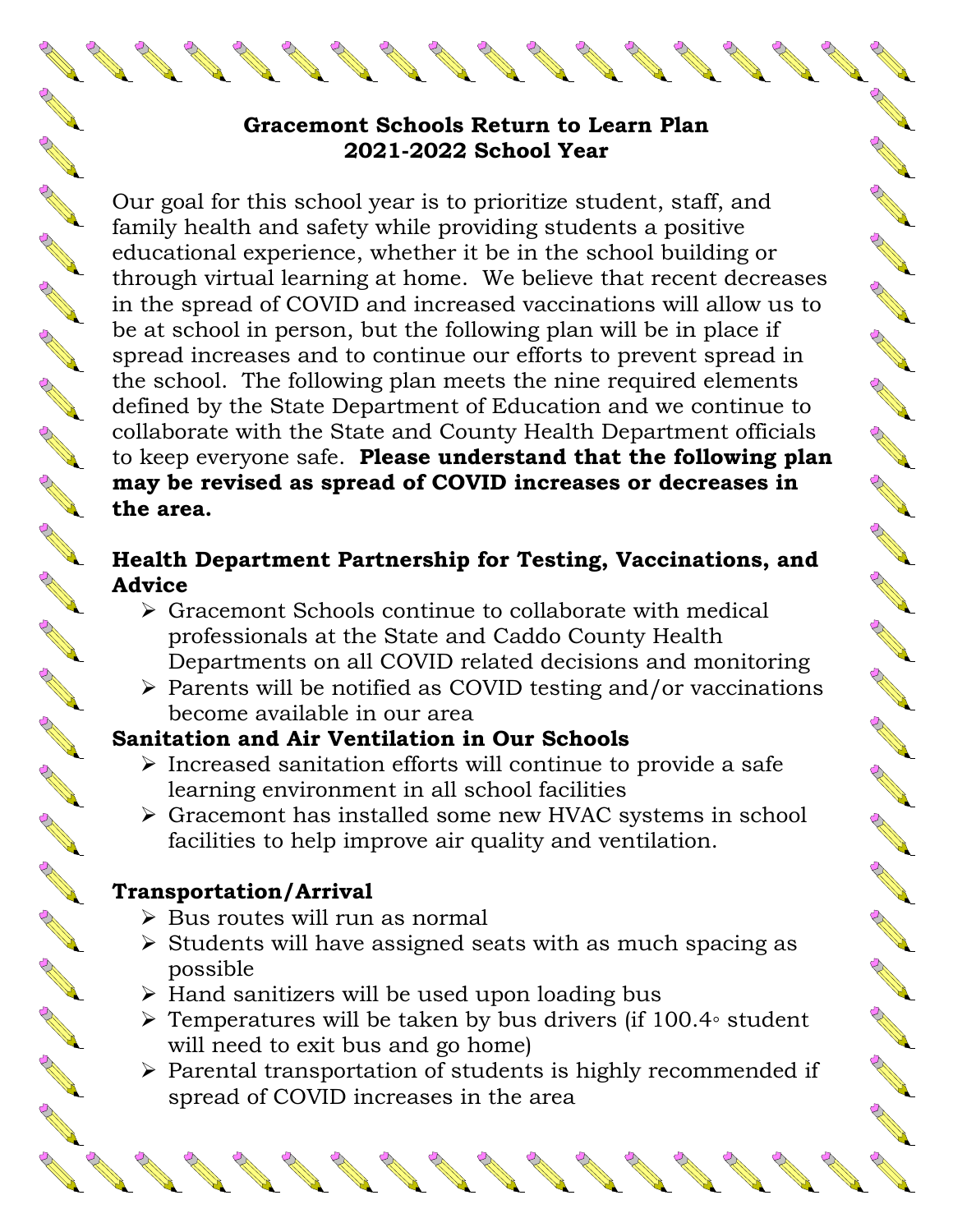#### **Upon entering buildings students will have temperature taken- any student with temperature above 100.4◦ will be moved to a waiting room and parent contacted to take them home.**

AND TO

No recent de

COMPARTMENT

RA MAR

A A A

A A A

A A A

**ARCHIVES** 

**RANT** 

**RANTINO RE** 

**ANDER** 

AND ROAD

A REA

**RAWARENTER** 

NA RE

A March

A REA

A A R

New Read

Control of the

- Elementary students (PK-6) who are eating breakfast (served promptly at 7:30 a.m.) will enter the cafeteria through the east door by the cafeteria steps
- $\geq 7-12$  students will enter through the front door and proceed to the cafeteria at 7:45 to pick up breakfast to take to first hour class
- Elementary students not eating breakfast should be dropped off at the elementary building at 7:55
- $\geq 7-12$  grade students not eating breakfast will need to report to 1st hour class
- $\triangleright$  Hand sanitizers are located in the halls of both buildings. Please use them!

#### **Cafeteria**

**ANTICOLOGICAL CONTENTION** 

**AND** 

A ALLA

**AND READER** 

A AND RD

**ANTICOLOGICAL REPORT** 

AND P

**ANDER** 

**ANDER** 

**ANDER** 

RA A

RA A

A A R

A A R

**PALLER** 

A AND RD

**ANTICO** 

A RIVER

**ANTICO** 

AND TO

**ANTI** 

- $\triangleright$  Only students eating will be in the cafeteria
- $\triangleright$  Students will be separated by class at a safe distance
- All tables and seats will be sanitized after each use
- $\triangleright$  Lunch will be limited by class to maintain distance between students
- $\triangleright$  Students will be assigned a seat in the cafeteria
- Food items will not be self- serve. Items will be served on the line or packaged for grab and go
- $\triangleright$  All condiments will be served by cafeteria staff
- $\triangleright$  Servers will wear gloves and a mask

## **Recess**

- $\triangleright$  Recess times will be staggered to limit the number of classes and students on the playground at one time.
- $\triangleright$  No outside toys/equipment will be allowed at school or on the playground.

# **Physical Education**

 $\triangleright$  The following strategies will be implemented as needed based on the spread of COVID in the area.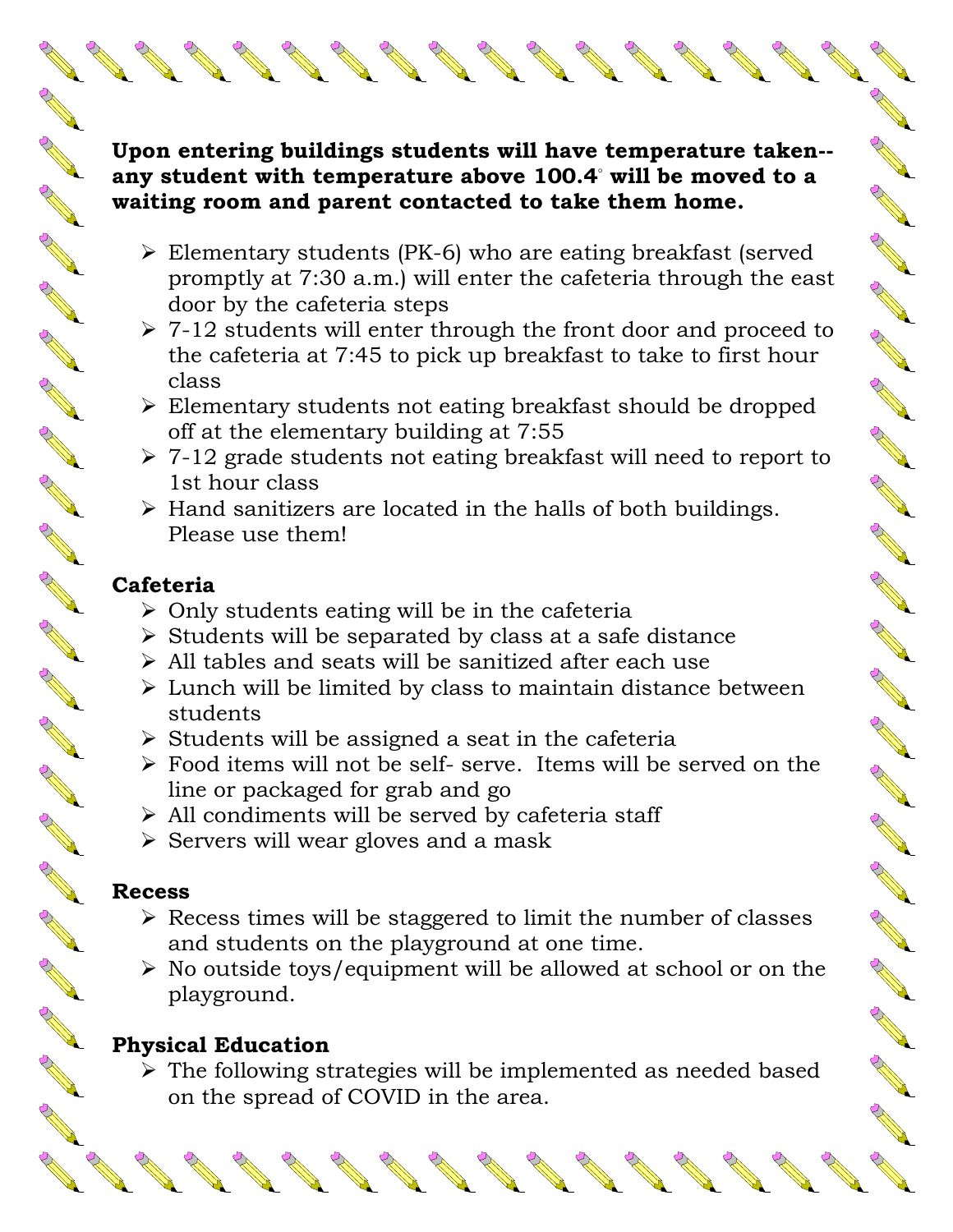- $\triangleright$  P.E. will be held outdoors as much as possible.
- Classes will be separated into different areas to limit contact with students from a different class.

A March 19

No recent de

RA A

**AND READER** 

New York Red

A RAIN

A ALLA

A ALLA

A A A

AND ROOM

**RANTINO REPORT** 

NAN R

AND ROAD

**AND AND AND** 

NA RE

B All R

- $\triangleright$  Any equipment used during class will be disinfected after each class period.
- $\triangleright$  Students will bring water bottles with them and students will not be allowed to use water fountains.

## **Classrooms**

AND ROAD

A A R

**AND READER** 

A A R

**ANDER** 

**ANDER** 

**AND** 

**ANDER** 

RA REA

A A R

A ALLA

**AND ROW** 

A A A

**ANTI** 

**AND READER** 

**ANTI** 

**AND READER** 

A RIVER

A A R

AND TO

A RA

- $\triangleright$  Masks will be encouraged but not mandatory at this time. Masks may be required if necessary due to increased spread of COVID in the area.
- $\triangleright$  Students will be social distanced as much as class size and activities will allow.
- $\triangleright$  Students in all grades will be assigned a seat.
- Each student will have individual supplies. (i.e. crayons, scissors, etc.)
- Hand sanitizer will be available in all classrooms and used at assigned times throughout the day.
- Teachers will disinfect desks, chairs, and equipment once during the day at elementary and after each period/class change at the middle school and high school.
- $\triangleright$  All high touch surfaces will be disinfected daily.

# **Visitors**

- All visitors will be screened and temperature taken before entering the building.
- $\triangleright$  Visitors will be limited to essential business only. (i.e. IEP meetings)
- $\triangleright$  Parents picking up students during the day will wait outside the door and their child will come out.
- $\triangleright$  Dismissal at the end of the day--parents will need to wait in their vehicle to eliminate congregating at the entrance.

# **Covid-19 Protocols**

## **Positive Covid-19 Test:**

If an employee or student is suspected or known to have contracted COVID-19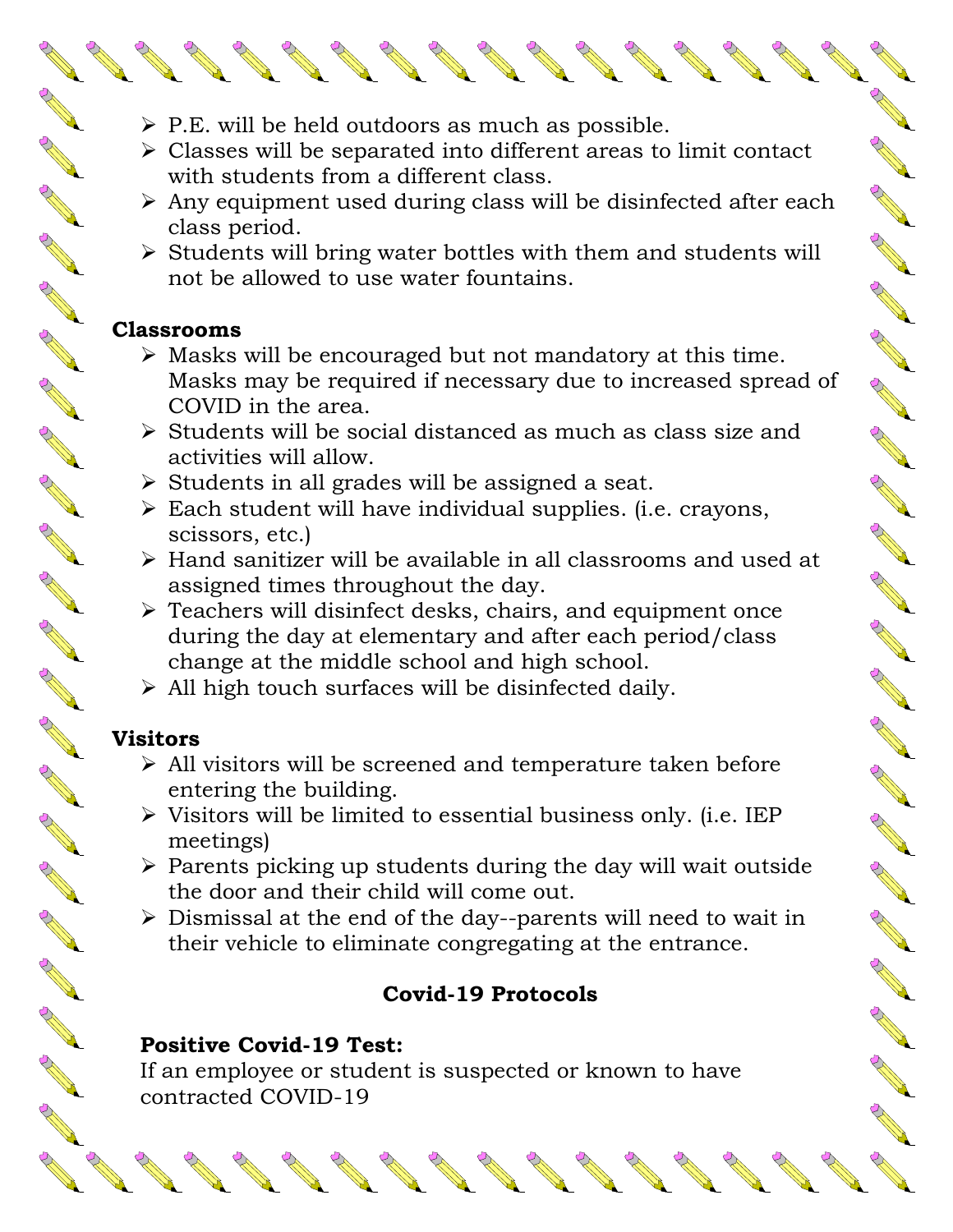### **Return to school when ALL of the following conditions have been met:**

AND TO

ACT AND A

Chance Re

No recent de

**AND READER** 

**CONTROLLER** 

**AND ROAD** 

Control of the

**ANDER** 

**Contract Contract Contract Contract Contract Contract Contract Contract Contract Contract Contract Contract Contract Contract Contract Contract Contract Contract Contract Contract Contract Contract Contract Contract Contr** 

Control of Control of Control of Control of Control of Control of Control of Control of Control of Control of Control of Control of Control of Control of Control of Control of Control of Control of Control of Control of Co

**Contraction Report** 

A March

A March

A REAL

A Read

No recent of the

**All Cardinal Cardinal Cardinal Cardinal Cardinal Cardinal Cardinal Cardinal Cardinal Cardinal Cardinal Cardin** 

A A Contract of the

- 1. 10 day quarantine after positive test
- 2. 1 day without fever, without fever reduction medication
- 3. Symptom are no longer present

A March

**ANTICOLOGICAL COMPANY** 

A A R

**ANTICOLOGICAL COMPANY** 

AND TO

**ANTI** 

**AND READER** 

**RAVIS** 

RAVIEW RD

**RAVIS** 

**RANT** 

**RANT** 

AND ROOM

AND ROAD

**RANCISCO RIVERSIDENTI** 

**ANTI** 

RANT R

COMPARTMENT

**ANTICOLOGICAL COMPANY** 

A REA

**AND** 

A Read

## **Close Contact/Primary Exposure:**

If an employee or student has had close contact (closer than 6 feet for longer than 15 minutes) with an individual who has tested positive for COVID-19-

**Return to school when a 14 Day Quarantine is completed from date of last exposure.**

**STUDENTS WITH SECONDARY EXPOSURE WILL NOT BE REQUIRED TO QUARANTINE UNTIL THEIR PRIMARY EXPOSURE IS COVID POSITIVE OR EXHIBITING SYMPTOMS.**

**THESE PROTOCOLS AR SUBJECT TO CHANGE BASED ON CDC GUIDELINES**

**A positive diagnosis does not necessarily mean shutting down the entire school. We will be working with the Health Department to contact trace contacts and determine which individuals will be quarantined.**

**If you do not feel well or have any symptoms of COVID-19…STAY HOME!**

**PLEASE CONTACT THE SCHOOL IF YOUR CHILD TESTS POSITIVE OR IS EXHIBITING SYMPTOMS OF COVID-19.**

## **Confirmed Case Outbreak**

In the event Gracemont Public Schools or the town of Gracemont experiences an outbreak of confirmed COVID-19 cases, additional steps and precautions will be implemented. These precautions can range anywhere from meals in classrooms, mandatory face masks while outside the classroom, to school closure/virtual instruction for all students. These decisions are not made lightly and all